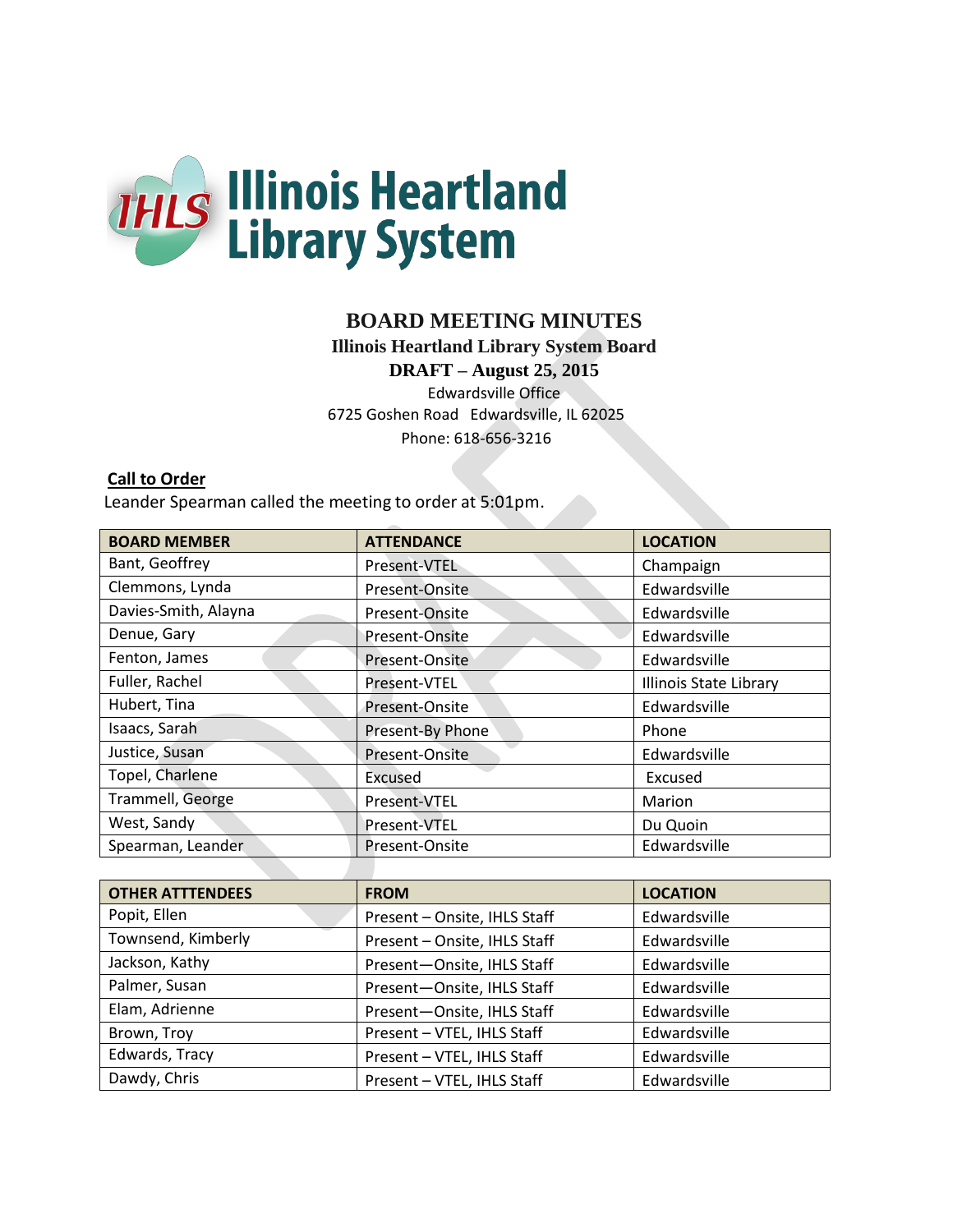| Craig, Ann                    | Present - VTEL Illinois State Lib. | ISL             |
|-------------------------------|------------------------------------|-----------------|
| Johnson, Steve                | Present - VTEL Du Quoin            | <b>DuQuoin</b>  |
| <b>OTHER ATTTENDEES cont.</b> | <b>FROM</b>                        | <b>LOCATION</b> |
| Wingerter, Brant              | Present - VTEL, IHLS Staff         | Marion          |
| Johnston, Mary                | Present - VTEL, Champaign          | Champaign       |
| Edwards, Robert               | Present - VTEL Decatur             | Decatur         |
| Lottes, David                 | Present - VTEL, IHLS Staff         | Champaign       |

### **Welcome to New Board Members –Commitment to Serve:**

Leander read the commitment to service to Alayna Davies-Smith. Alayna accepted the commitment verbally.

### **Consent Agenda:**

- Susan Justice motioned to approve consent agenda, George Trammel seconded. Motion carried, approved by roll call vote. Approved the following agenda items:
	- a. Approval of July 28, 2015 Minutes (Attachment 4.1)
	- b. Human Resources Report (Attachment 4.2)
	- c. IT Report (Attachment 4.3)
	- d. Operations Report (Attachment 4.4)
	- e. Staff Activities Report (Attachment 4.5)
	- f. SHARE/Dream Grant Report (Attachment 4.6)

### **Approval of July Bills 2015:**

 Jim Fenton motioned to approve bills report, motion was seconded by Sandy West. Motion carried, approved by unanimous roll call vote.

### **Financial Reports:**

Adrienne Elam indicated that the Finance team met and reviewed the new report format with positive feedback.

Tina Hubert motioned to approve the financial reports, Lynda Clemmons seconded. Motion carried, approved by roll call vote.

**FOIA**: Kathy Jackson indicated that there were two FOIA reports and both were completed and submitted on time.

### **Illinois State Library**:

Anne Craig highlights: We still have not news on the budget. ISLAC is scheduled for September  $10<sup>th</sup>$  @ 10 am. Kip Kolkmeier, lobbyist for the Illinois Library Association will present. Tina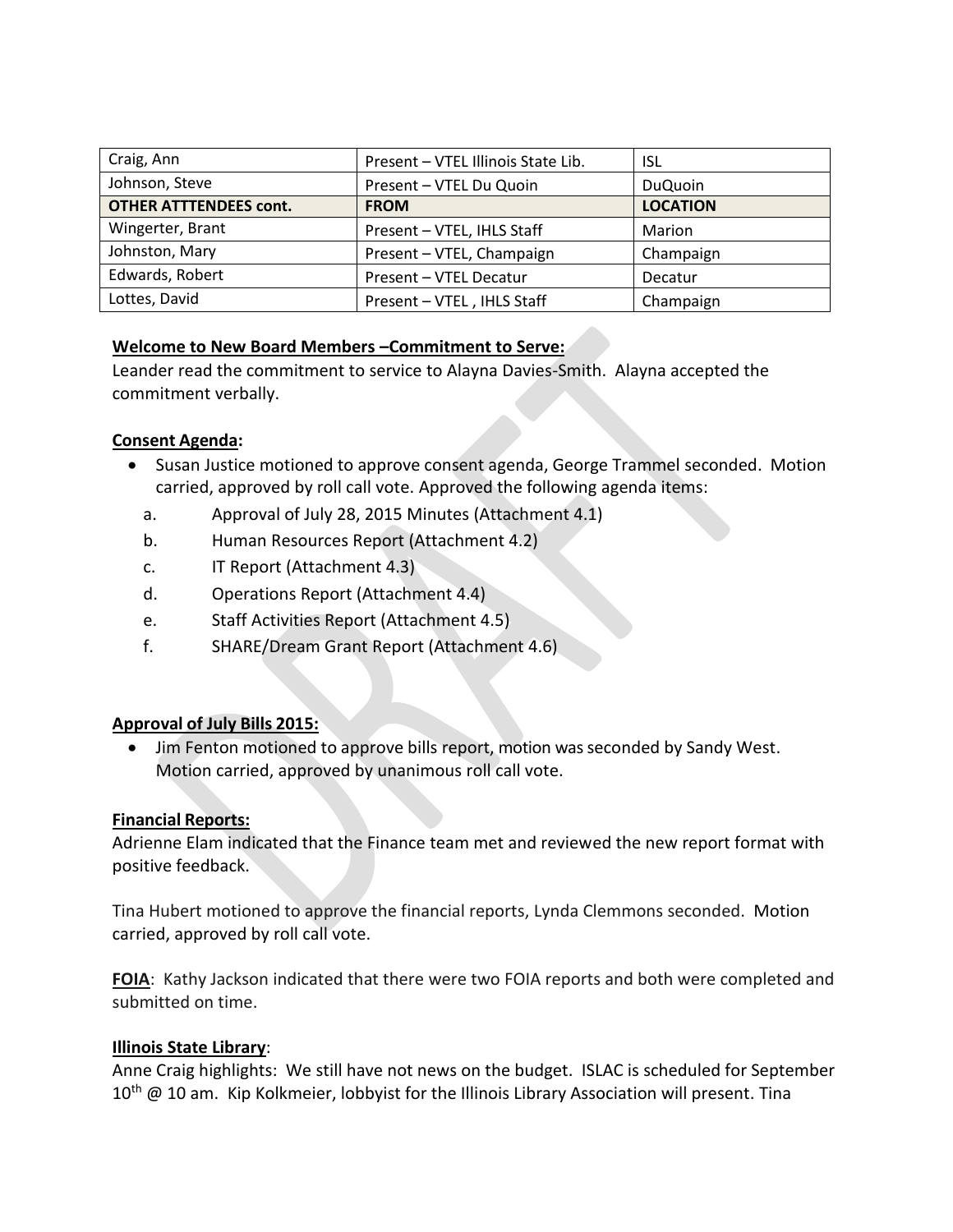Hubert will also discuss her experience with the Research Institute for Public Libraries. The State Library is hosting a hands-on event to construct "Little Free Libraries" and September 22, 2015 ISL will host the Veterans' History Project Ceremony.

## **Committee Reports:**

- Executive Committee
	- o Board members for assignment to committees for 2016.
	- $\circ$  Regarding membership standards letter to RAILS. The letter was received but we have not received any feedback to-date.
- Finance Committee Sandy West shared, we met this month. The audit process has started and should be complete in two to three weeks.
- Long Range Planning Meeting Nancy Huntley was unable to attend today, would like to table until next board meeting. Confirmed.
- Nomination Committee: Vacant board seat was addressed in a meeting by the nomination committee. It was their decision to not handle this item. The board will take on the responsibility of suggesting replacements for the two vacant board seats. The board asked to be provide with a map of each board member and their location. Suggestions should be submitted to Leander Spearman or Leslie Bednar (cc: Kimberly Townsend).
- Membership and Policy Committee will cover later on agenda
- Personnel Committee did not meet this month

### **Unfinished Business**:

- IHLS, Draft Mission, Vision Values and goals per Ellen Popit, we will table this until the next meeting also. Staff is currently working on updates and will be ready to present.
- Closed Minutes covered at the last meeting.

### **New Business**:

- FY2016 Board Committees Alayna Davies Smith motioned to approve the new committee decisions, seconded by Georg Trammel. Motion carried, approved by roll call vote.
- Tina Hubert was selected as member at large of the executive committee. Susan Justice motioned to approve the decision, Sandy West seconded. Motion carried, approved by roll call vote.
- Both vacant board seats will be covered at the next board meeting.
- Audit update: Adrienne Elam reiterated that the audit is in process right now. It started on July 31st, and is planned to finish by September 14<sup>th</sup>.
- Annual report: Per Ellen the annual report is process is in the works. We do not see any current concerns regarding meeting our deadlines.

### **Public Comment**: None

### **Announcement**: None